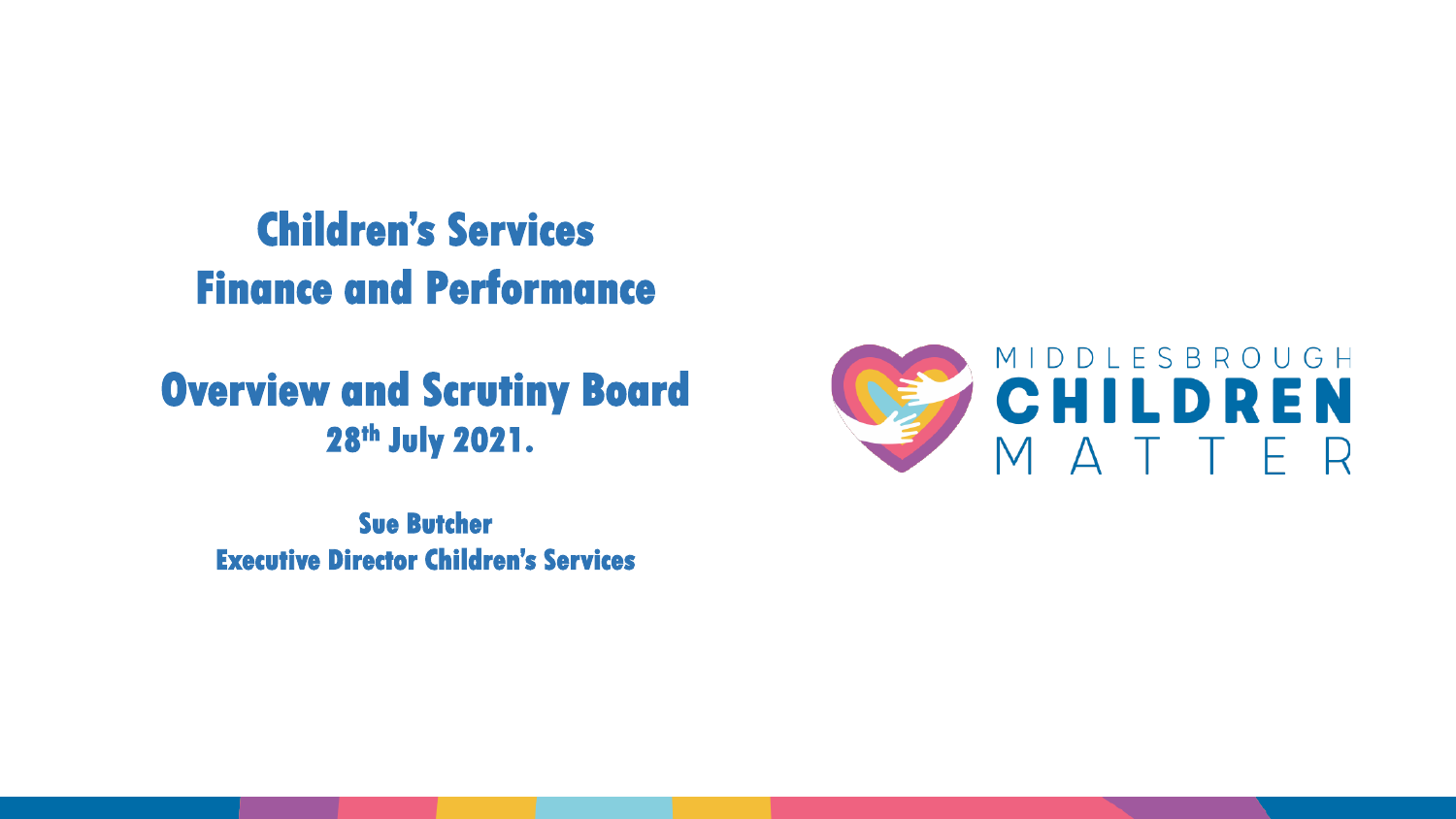### **Progress to date – JULY 2021**

- We are continuing to evidence systemic improvements to outcomes for children, and more effective use of **our collective resources**, with strong corporate and whole-Council support
- This positive analysis of **our collective impact** for local people in Middlesbrough is supported by the rigorous scrutiny of our regulators (Ofsted; DfE; Commissioner)
- The implementation of **robust performance management** and the use of data to inform our decision-making is an identified strength of our local arrangements
- We are increasingly well-positioned to **understand, evaluate and forecast** the impact of our services to inform medium and longer-term financial and resource planning

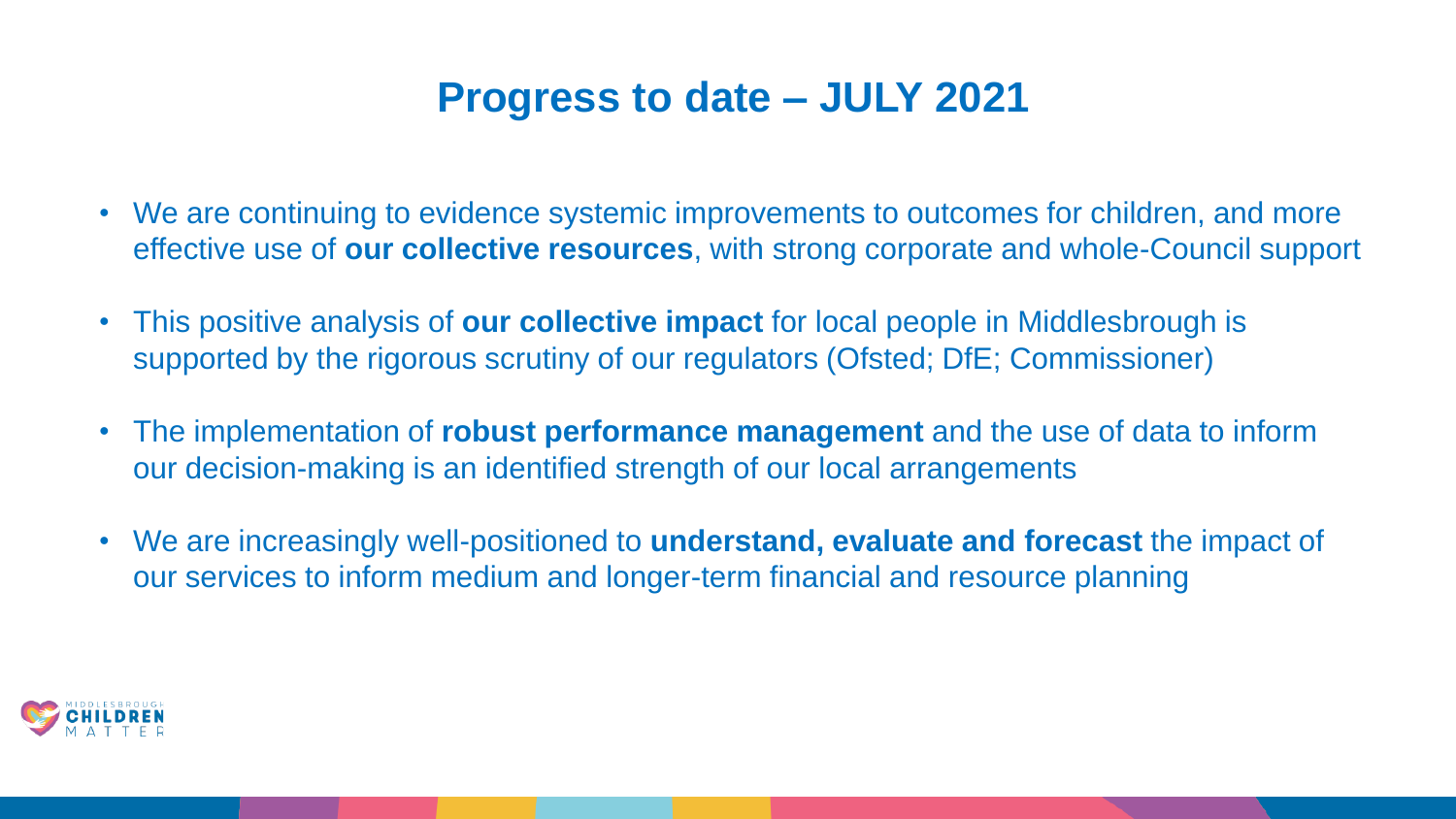Leaders have introduced and built on a comprehensive audit to excellence programme, enhanced performance management, and demand forecasting. There are also new practice standards to provide clearer expectations or 'nonnegotiables' about the quality of social work practice.

Commissioner's Comment



## Ofsted Report

The work on understanding demand and future projections is of a very impressive nature, sophisticated enough to incorporate the challenges of analysing legacy issues whilst also incorporating ongoing COVID related impacts. The quality and clarity of this analysis and forecasting work enhances leadership credibility and corporate support and engagement in improvement activity. The work has considerable potential to meet the ambition of joining improvement and financial strategies in a comprehensive Medium-Term Financial Forecast for Children's services.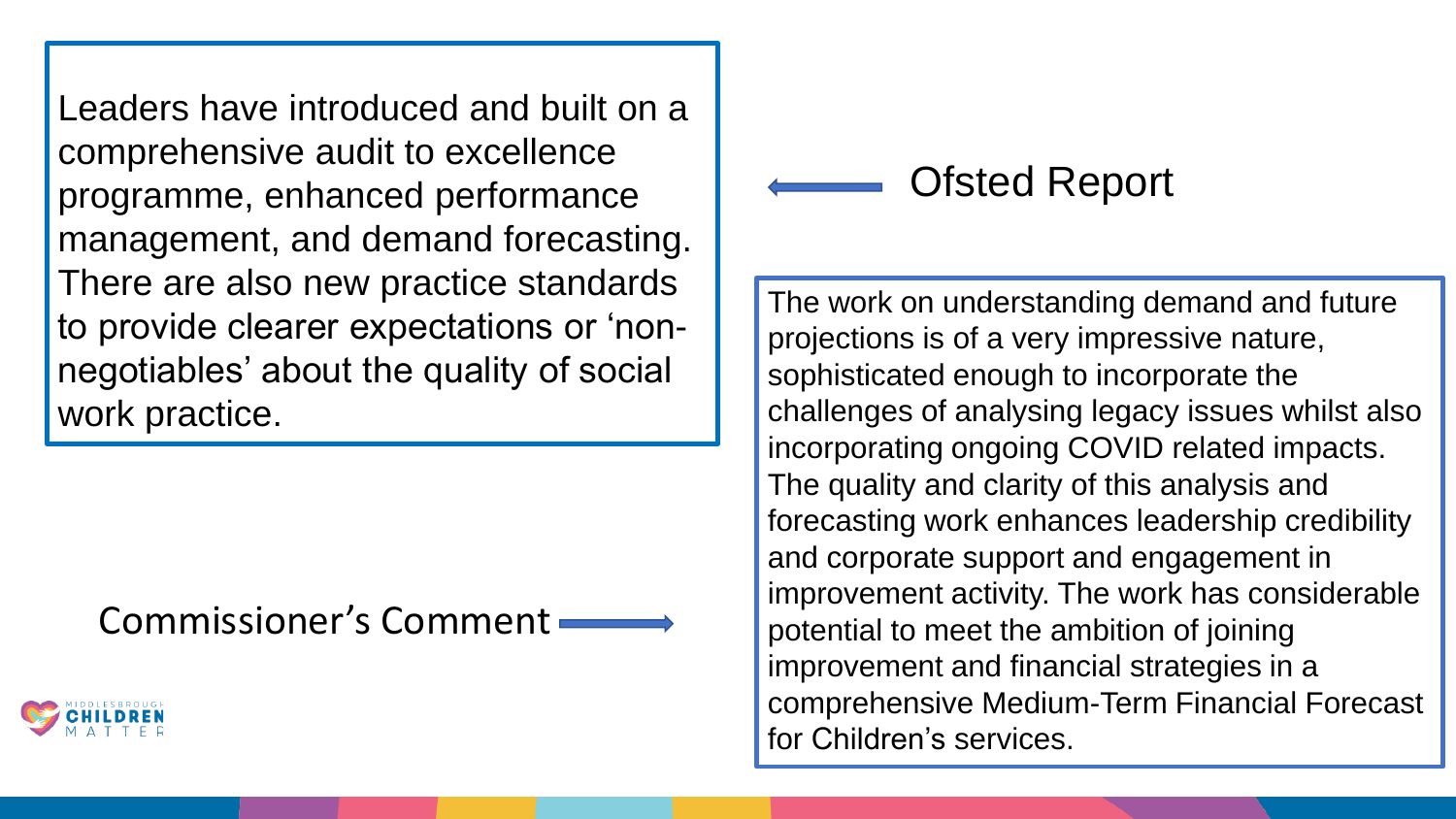| <b>Summary of Placement Demand Led Budgets</b>                  |        |                                     |      |   |                                        |             |                                              |
|-----------------------------------------------------------------|--------|-------------------------------------|------|---|----------------------------------------|-------------|----------------------------------------------|
|                                                                 |        |                                     |      |   |                                        |             |                                              |
| <b>Actual Figures</b>                                           |        |                                     |      |   |                                        |             |                                              |
| Category                                                        |        | <b>Numbers</b>                      |      |   |                                        |             |                                              |
| Demand                                                          | Latest | Figure at 31st<br><b>March 2021</b> | year |   | Change in 2021/22 Projected<br>Outturn |             | Average cost per<br>young person per<br>week |
| <b>External Residential</b>                                     | 57     | 65                                  | $-8$ | f | 12,141,042                             | f           | 3,874                                        |
| <b>Internal Residential</b>                                     | 19     | 11                                  | 8    | f | 2,692,500                              | f           | 2,718                                        |
| <b>IFA</b>                                                      | 158    | 163                                 | $-5$ | f | 6,417,860                              | $\mathbf f$ | 753                                          |
| <b>Internal Fostering</b>                                       | 173    | 164                                 | 9    | f | 2,692,882                              | $\mathbf f$ | 299                                          |
| Friends & Family **                                             | 393    | 373                                 | 20   | f | 3,453,310                              | f           | 166                                          |
|                                                                 |        |                                     |      |   |                                        |             |                                              |
| Demand change from<br>2019/20 Year-End position                 | 800    | 776                                 | 24   |   |                                        |             |                                              |
|                                                                 |        |                                     |      |   |                                        |             |                                              |
| We currently receive £1.2m towards these placements from Health |        |                                     |      |   |                                        |             |                                              |
|                                                                 |        |                                     |      |   | ** Not all looked                      |             |                                              |
| Highest cost in external residential currently £18,002 per week |        |                                     |      |   | after children                         |             |                                              |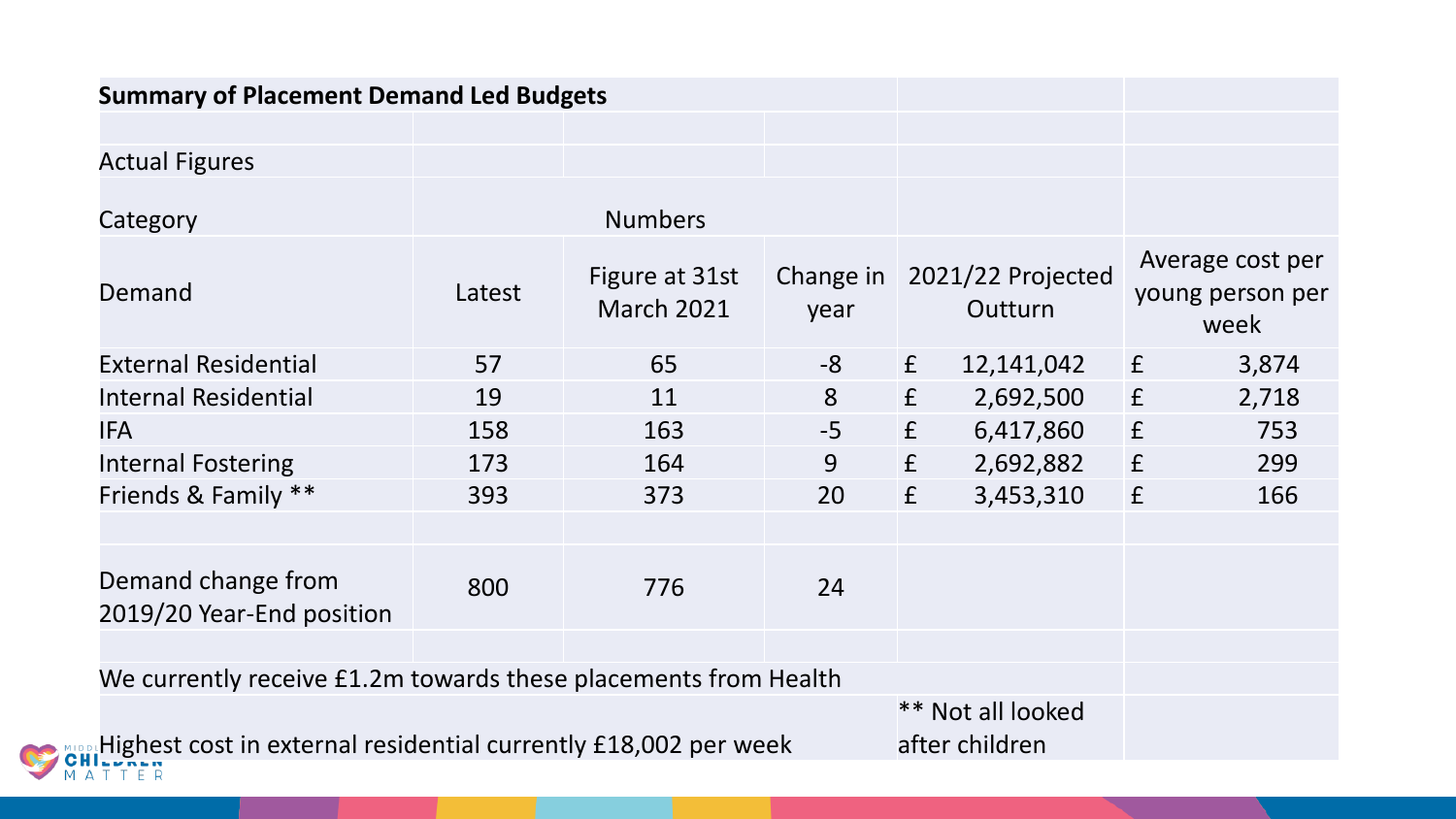There is now an approved, impressive Strategic Workforce Development Strategy with themes covering organisational design, recruitment and retention and workforce training and development. The sophistication and ambition displayed in the modelling work is really exceptional. The strategy is clearly aligned with other strategic activity and has impressively sequenced ambitions and desired outcomes. Work is advanced on finalising the approach and determining the financial implications of the approach to enhance recruitment and retention in key roles.

Commissioner's Comment

### Ofsted Report

Leader have appropriately prioritized recruitment and the development or the workforce strategy. Although social worker's workloads are reducing, they remain too high for some social workers. In addition some children experience too many changes of social worker. Children told inspectors that if they could change anything they would like to have social workers who stayed with them for a long time. Too many changes of social workers affects relationship-building, as well as an understanding of children's circumstances and needs and the progression of children's plans

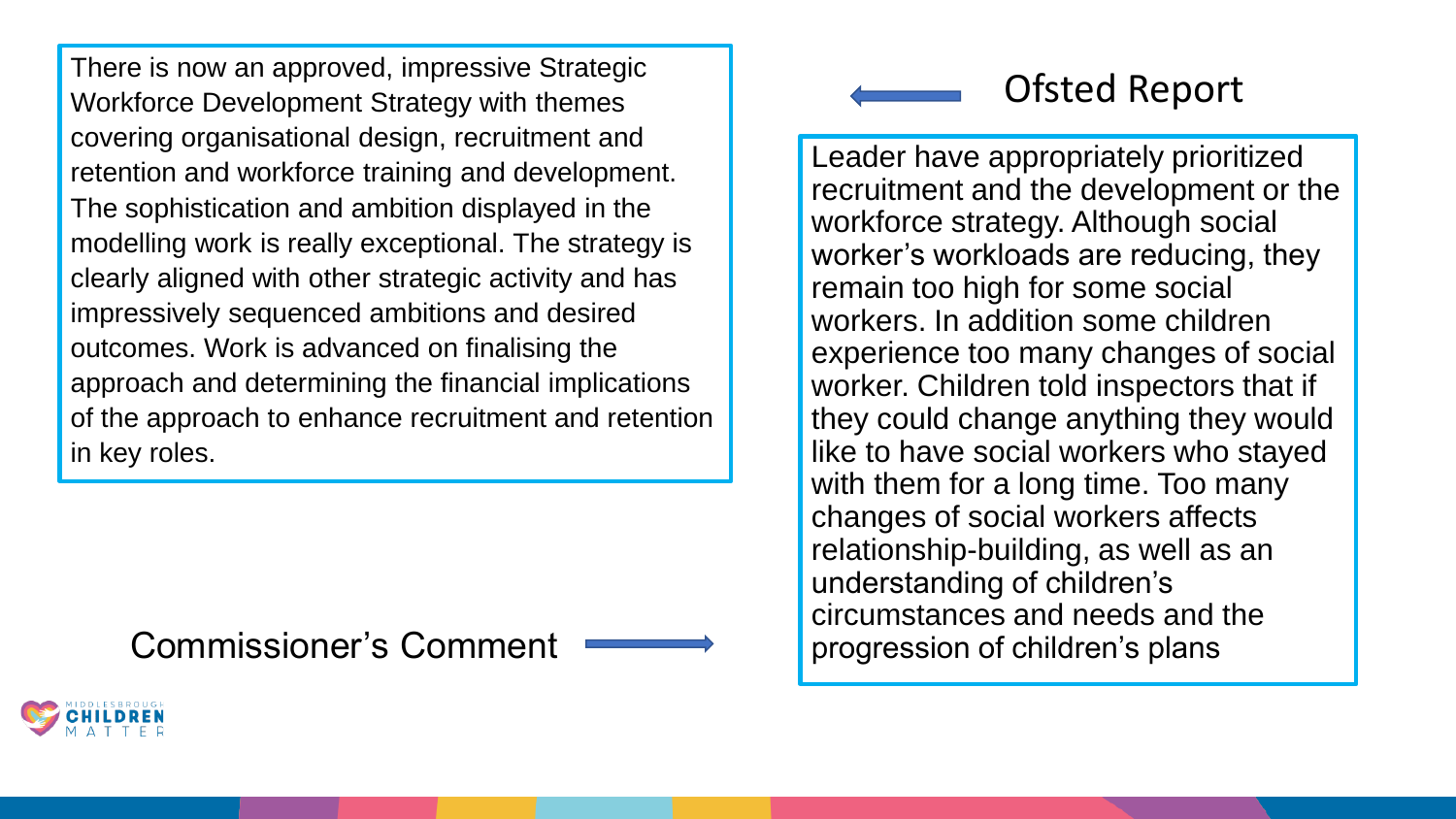#### **Salary Information** - to be added with August Salary information

| <b>Directorate</b>                                                     |                         | Actual to August   Budget to August | Variance |  |  |  |  |
|------------------------------------------------------------------------|-------------------------|-------------------------------------|----------|--|--|--|--|
| <b>Prevention &amp; Partnerships</b>                                   | £2,997,476              | £3,278,333                          | £280,857 |  |  |  |  |
| <b>Children's Care</b>                                                 | £5,506,030              | £6,192,083                          | £686,053 |  |  |  |  |
| <b>Total Children's Services</b>                                       | £8,503,506              | £9,470,417                          | £966,911 |  |  |  |  |
|                                                                        |                         |                                     |          |  |  |  |  |
| <b>Agency Spend</b>                                                    | <b>Actual to August</b> |                                     |          |  |  |  |  |
| <b>Actual spend</b>                                                    | £1,431,751              |                                     |          |  |  |  |  |
|                                                                        |                         |                                     |          |  |  |  |  |
|                                                                        |                         |                                     |          |  |  |  |  |
| <b>Notes</b>                                                           |                         |                                     |          |  |  |  |  |
| Actuals are as per Business World to 31/08/2020                        |                         |                                     |          |  |  |  |  |
| Agency spend incorporates values attributable to Improvement and Covid |                         |                                     |          |  |  |  |  |

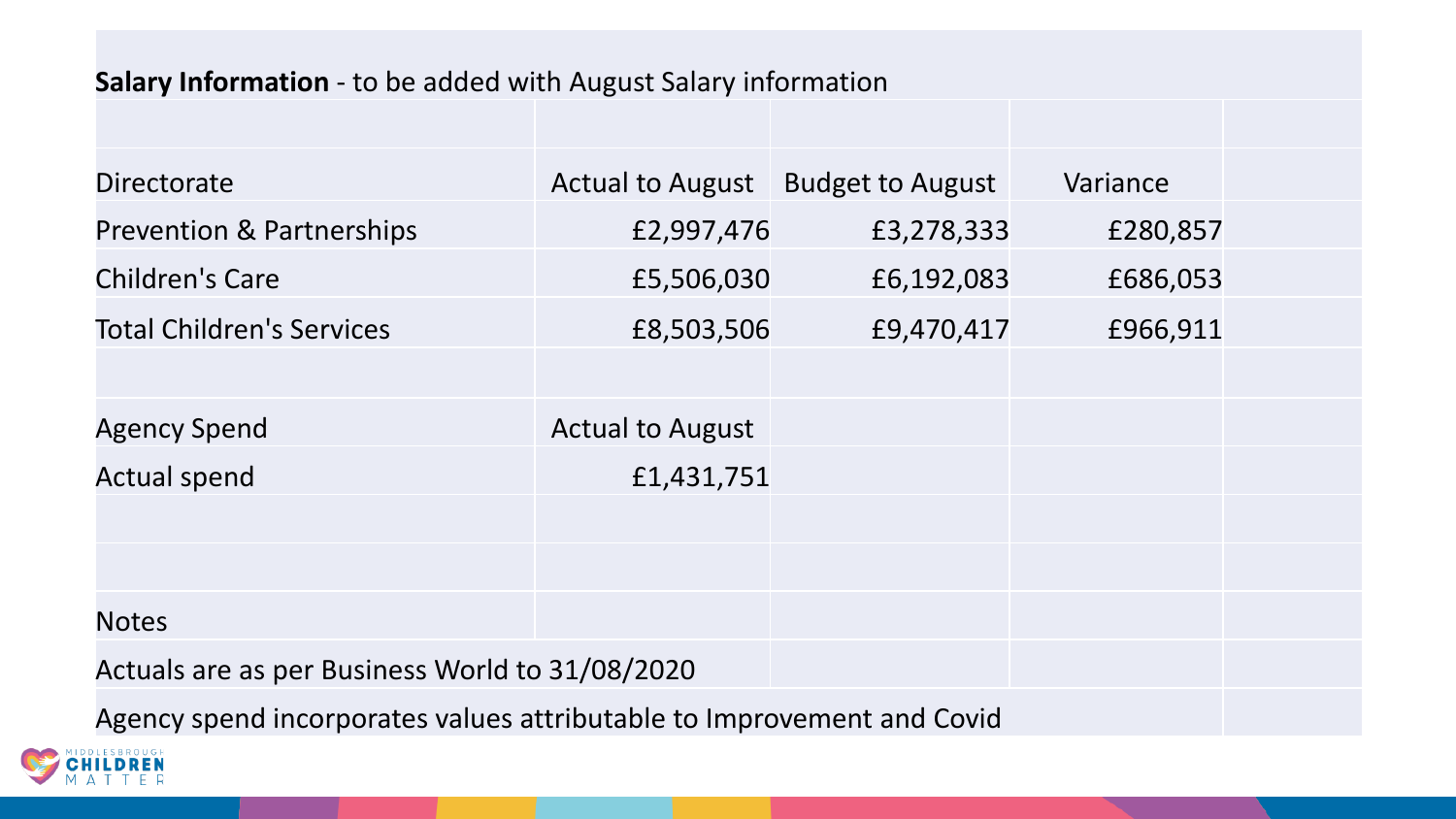## **FORECASTING & TARGET-SETTING**

- We have identified **7 proxy indicators with indicative targets** based on our statistical neighbour averages
- These indicators are built into **a scorecard to support LMT decision-making and scrutiny.**  This offers a clear framework for understanding the progressive impact of Children's Services improvements on our combined Council resources
- Our modelling is continuing to evolve to take account of **unknown and emerging factors** in a unique era of national and local pressures for our communities

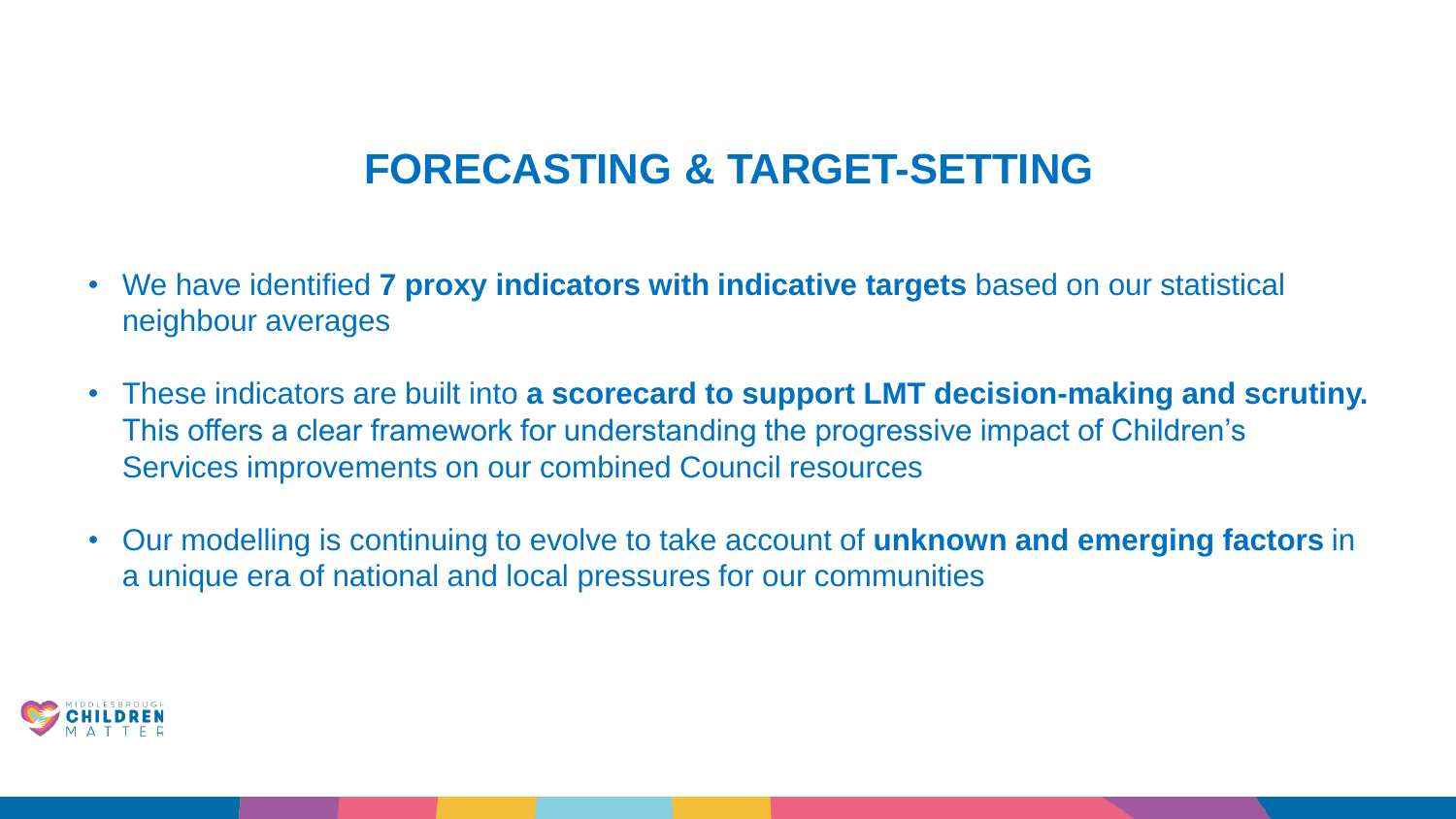## **OUR METHODOLOGY**

- Building on the last 12 months progress we have set an ambition to achieve the statistical neighbour average for the overall rate of looked after children over the next 3 years
- This would bring our children in care population in line with the average for:

| <b>Rochdale</b> | Stoke on Trent   | <b>Tameside</b> | Salford       | Knowsley       |  |
|-----------------|------------------|-----------------|---------------|----------------|--|
| Blackpool       | Kingston U. Hull | Hartlepool      | <b>Halton</b> | South Tyneside |  |

- Our evidence-led target setting is based on:
	- Moving progressively from our current Children in Care population towards the statistical neighbour average over 3 years
	- Forecasting future placement distribution based on established trends between 2020-21
	- Modified to take account of in-depth modelling of projected additional reductions in external residential and increases in internal fostering numbers resulting from improvement plan initiatives
- Identified risks include:
	- Unknown and emerging modifying factors (e.g. Covid19; placement sufficiency)



- Slow down in rate of improvement & ongoing practice legacy issues
- Increases in national / regional / statistical neighbour Children in Care averages